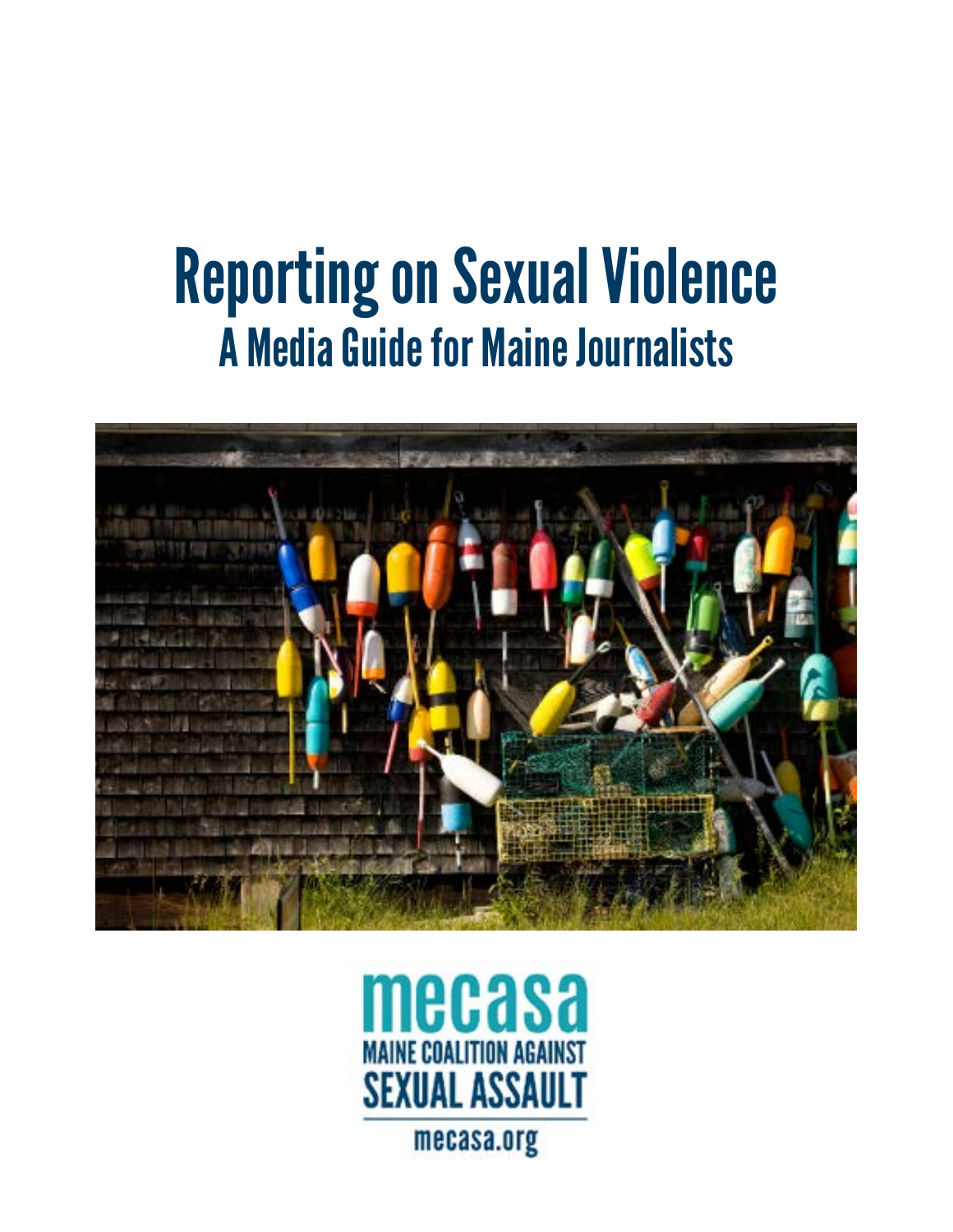When appropriate, using statistics can educate the audience about rates of sexual violence. Statistics help readers understand that sexual violence is not an isolated incident, which is especially important in articles about a specific case within a community.

- Approximately 14,000 Maine residents may be the victim of rape or unwanted sexual activity during any 12 month period.<sup>1</sup>
- One in five adult Maine residents have been the victim of rape or attempted rape during their lifetime. 35.7% of females surveyed and 10.1% of males surveyed have experienced this devastating crime at some point in their lives. $2$

#### **Maine-Based Statistics**

#### **Impact**

- 48.6 percent of adult Maine sexual assault survivors report that they have ever been diagnosed as depressed, as opposed to 17.5 percent of individuals who have never been sexually assaulted.<sup>3</sup>
- 38.3 percent of adult Maine sexual assault survivors report that they have ever been diagnosed with an anxiety disorder, as opposed to 14.2 percent of individuals who have never been sexually assaulted.4

#### **National Statistics**

#### **Reporting & Prosecution**

- Only 2-8 percent of all sexual assault accusations reported to law enforcement turn out to be false. This is the same rate as other violent crimes.<sup>7</sup>
- Rape is the most underreported violent crime in the United States and in Maine.8

### What is Sexual Violence?

The following issues are considered part of the spectrum of sexual violence. MECASA is able to answer questions you may have when writing articles pertaining to any of the following:

- Sexual harassment and gender bullying
- Sexual coercion
- Commercial sexual exploitation
- Human/Sex trafficking
- Child sexual abuse
- Elder sexual abuse
- Unwanted sexual contact
- Sexual abuse by a caregiver
- Mandated reporting
- Stalking
- Drug- and alcohol-facilitated sexual assault
- A power differential which makes sexual contact illegal (e.g. teacher-student, doctor-patient)
- Sexual assault
- Sexual violence in the context of an intimate partner relationship

Reporting on rape and sexual violence is a valuable public service provided by journalists and news organizations across Maine. Media's focus on objectivity and facts in reporting helps Maine communities and policy makers process complex crimes and make informed decisions with regard to safety and security.

Reporting also shapes public debate and discourse about victims/survivors, offenders, and about sexual violence as a societal issue. Maine media plays a pivotal role in how we talk about these issues as a state.

The Maine Coalition Against Sexual Assault (MECASA) has designed this media packet to be a quick and easy reference guide for Maine journalists to access information about local community resources, the most up-to-date statistics and basic information, and straightforward, neutral language, which will help clarify reporting and better inform readers and the local community.



- One in five women have been the victim of attempted or completed rape in their lifetime. Nearly one in two women have experienced sexual violence other than rape in their lifetime.<sup>5</sup>
- One in five men have experienced a form of sexual violence other than rape in their lifetime.<sup>6</sup>
- 1. Dumont, R & Shaler, G. (2015). *Maine Crime Victimization Report: Informing public policy for safer communities*. Muskie School of Public Service, University of Southern Maine.
- 2. Ibid.
- 3. Maine Centers for Disease Control (2006). *Behavioral Risk Factor Surveillance System.*
- 4. Ibid.
- 5. Black, M.C., et al. (2011). *The National Intimate Partner and Sexual Violence Survey (NISVS): 2010 Summary Report.* Atlanta, GA: National Center for Injury Prevention and Control, Centers for Disease Control and Prevention. 6. Ibid.
- sexual assault. *American Prosecutors Research Institute,* 3(1).
- of Public Service, University of Southern Maine.

### Maine Coalition Against Sexual Assault

For over 35 years, the Maine Coalition Against Sexual Assault (MECASA) has represented and served Maine's sexual violence service providers. MECASA works toward ending sexual violence by providing public policy advocacy, assistance to Maine's sexual violence service providers, public awareness and prevention activities, and statewide training.

MECASA works toward ending sexual violence through the following efforts:

- Initiating and advocating for victim-centered public policy;
- Providing expert training, technical assistance, and resources for providers and partners;
- Funding sexual assault service providers; and
- Informing conversations about sexual violence.



Jessica Gorton Communications Coordinator (207) 626-0034 gorton@mecasa.org mecasa.org



### **Statistics**

7. Lonsway, K., Archambault, J., & Lisak, D. (2009). False reports: Moving beyond the issue to successfully investigate and prosecute non-stranger

8. Morgan, R. & Truman, J. (2018). Criminal victimization, 2017. Bureau of Justice Statistics. Retrieved from: https://www.bjs.gov/content/pub/ pdf/cv17.pdf & Dumont, R & Shaler, G. (2015). *Maine Crime Victimization Report: Informing public policy for safer communities*. Muskie School

*Much of the information contained in this media packet is the result of the work of Claudia Bayliff of the National Judicial Education Program at Legal Momentum.* <sup>1</sup> <sup>2</sup>